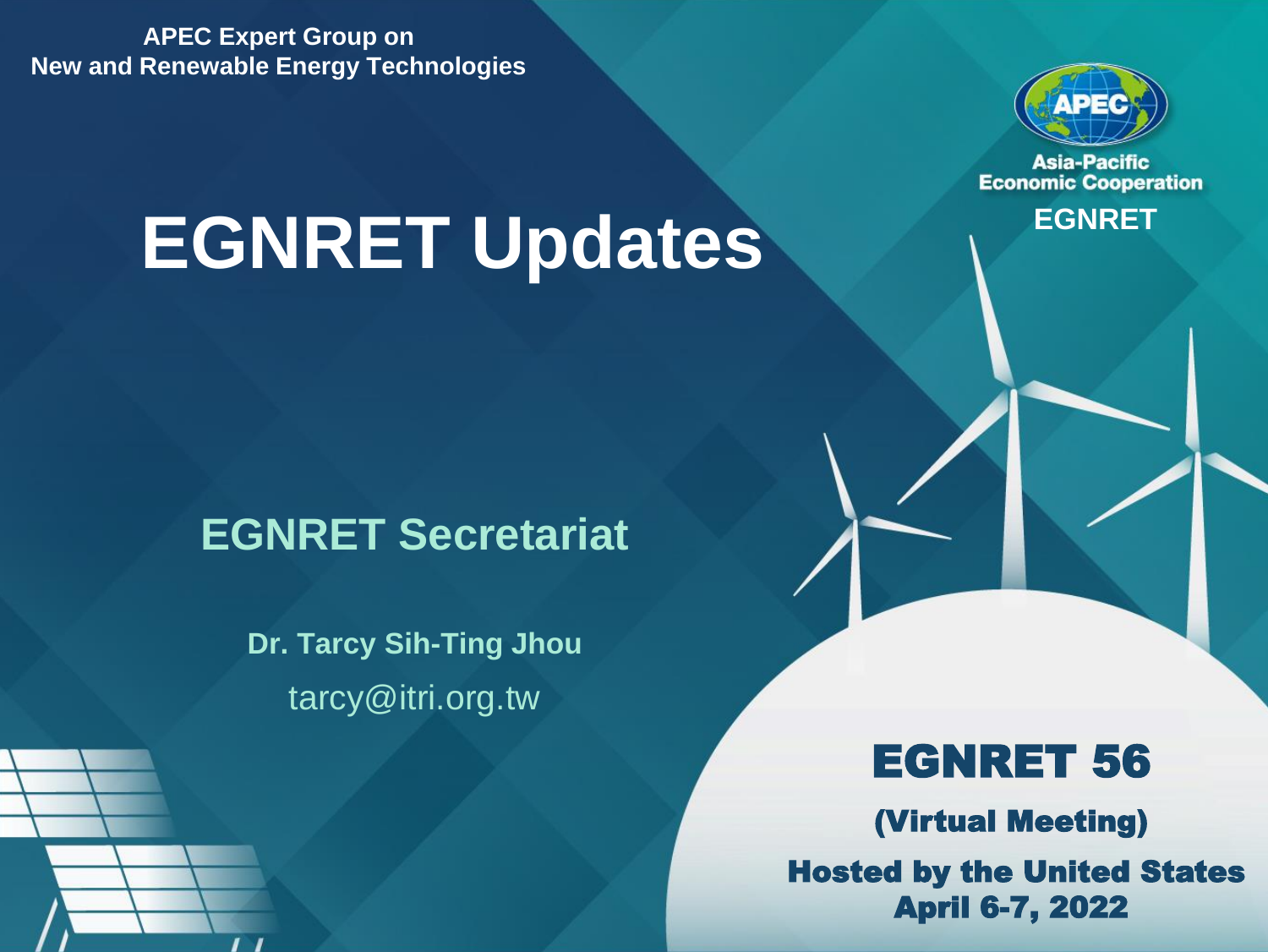# **EGNRET 55 Meeting**



- The EGNRET 55 meeting was held jointly with the EGEEC 56 meeting.
- ◼ **Host Economy**:**Chinese Taipei**
- **Meeting Dates: 12-14 May 2021 (Virtual Meeting)**

## **Joint Meeting**

### **1) Participating Economies & Organizations**

- ➢ **Economies (8):** Australia, Canada; China; Hong Kong, China; Japan; Chinese Taipei; Thailand; The United States
- ➢ **APEC fora (6):** APEC Secretariat; EWG; EGEDA; EGEEC; APERC; APSEC
- ➢ **Non-APEC Organizations (2):**

International Energy Agency (IEA); International Copper Association(ICA)

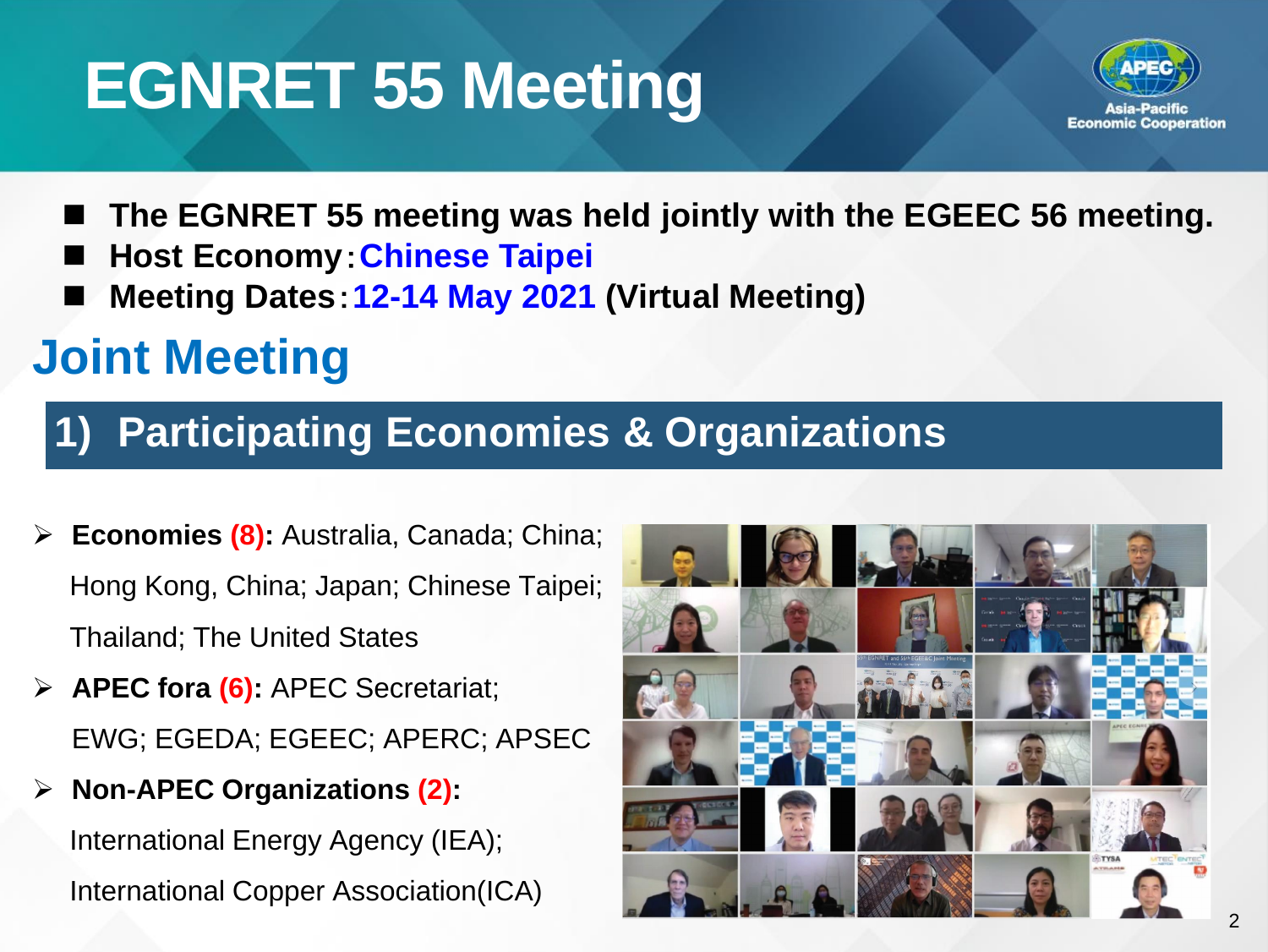# **EGNRET 55 Meeting**



**Economic Cooperation** 

## **Outcomes of Joint Meeting**

**2) Discussion: Key Areas for Collaboration with APEC Expert Groups and Sub-Fora**

EGNRET would continue to work with EGEEC on

- ➢ Organize joint meetings;
- ➢ Share EE & RE policy solutions for the post COVID-19 green recovery;
- ➢ Encourage member economies to develop EE & RE projects and workshops;
- ➢ Encourage member economies to submit APEC projects on decarbonization through EE and RE.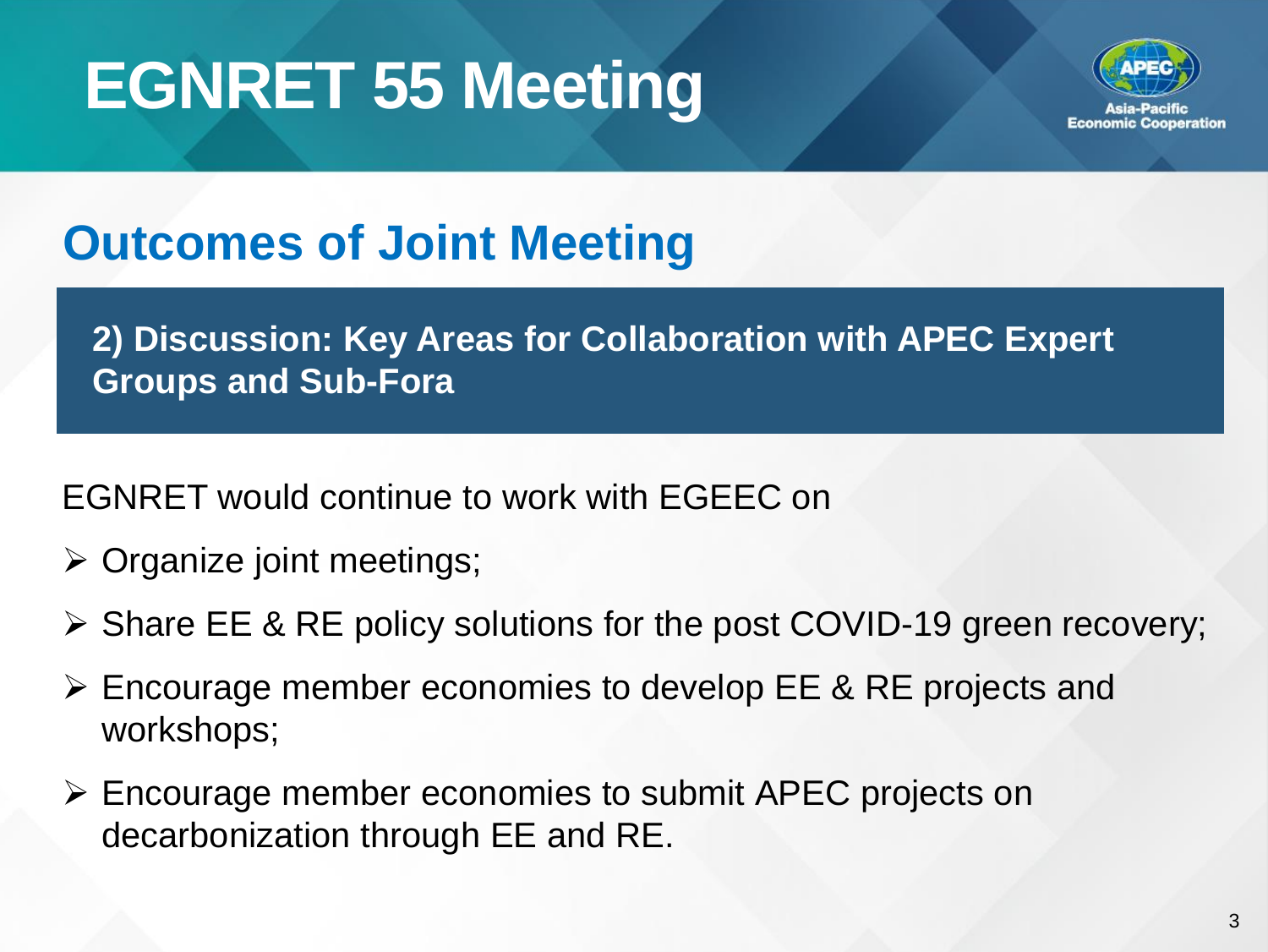# **EGNRET 55 Meeting**



## **ENGRET Meeting**

### **1) Participating Economies & Organizations**

**Economies (8):** Canada; China; Hong Kong, China; Japan; Republic of Korea; Chinese Taipei; Thailand; The United States

#### **Invited Presentation (1):**

➢ Mr. Daniel Morris, CTF/SREP Coordinator, Climate Investment Funds, World Bank:introduced Global Energy Storage Program (GESP)



### **2) Meeting Theme - Renewable Energy Updates**

**Economy Presentations (5):** 

Hong Kong, China; Japan; Chinese Taipei; Thailand; The United States.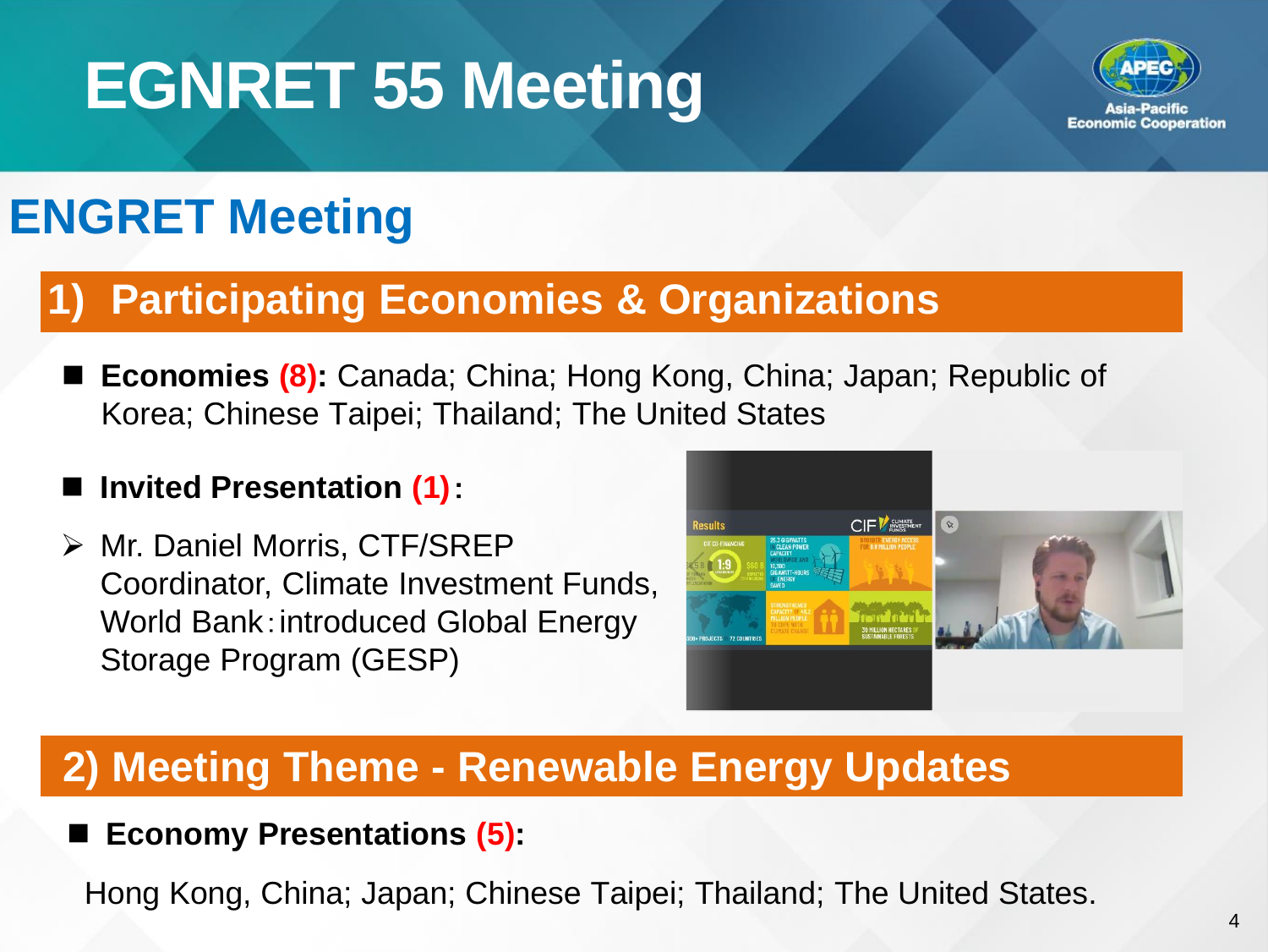# **Collaboration with APEC Fora**



### **EGEDA**

**EGNRET Chair attended the 32nd EGEDA Meeting on October 12-13, 2021 to share the EGNRET update and proposed cooperation with EGEDA.**

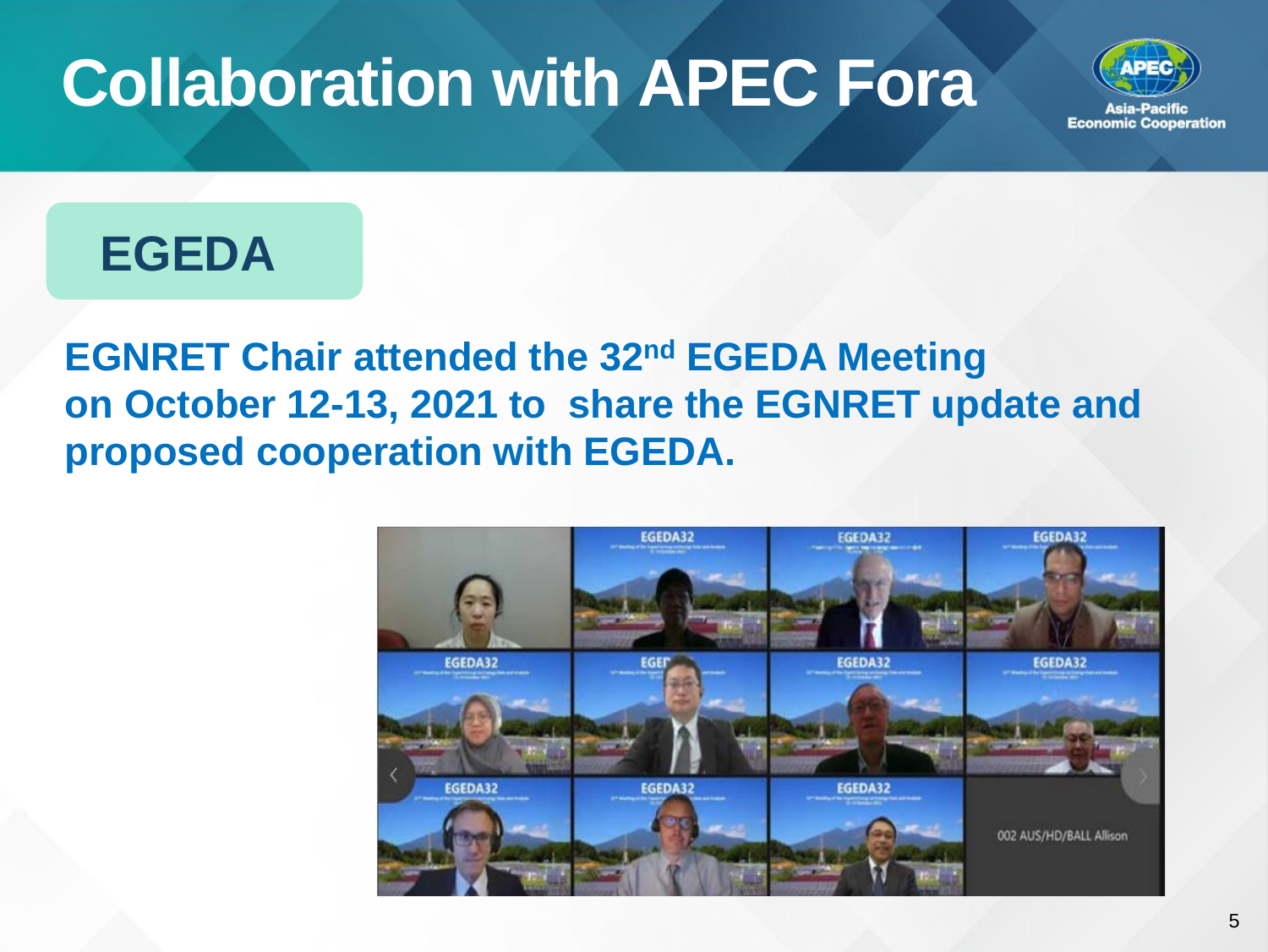# **Collaboration with APEC Fora**



### **EGEEC**





#### **Participating EGEEC Meeting:**

EGNRET Secretariat attended the 58th EGEEC Meeting on March 30-31, 2022 to share the EGNRET updates with EGEEC members.

### **Hosting RE & EE Workshop**

APEC Self-funded Projects – Capacity Building Workshop on APEC's Goals of Doubling the Renewable Energy Share in the Energy Mix and Reducing Energy Intensity.

- Proposing APEC Economy: Hong Kong, China
- Objective: Promoting the effective energy intensity reduction and renewable energy policies and best practices, highlight new EE & RE policy and framework.
- 6 ◼ Joint Workshop will be held alongside with EGNRET and EGEEC Joint meeting in October.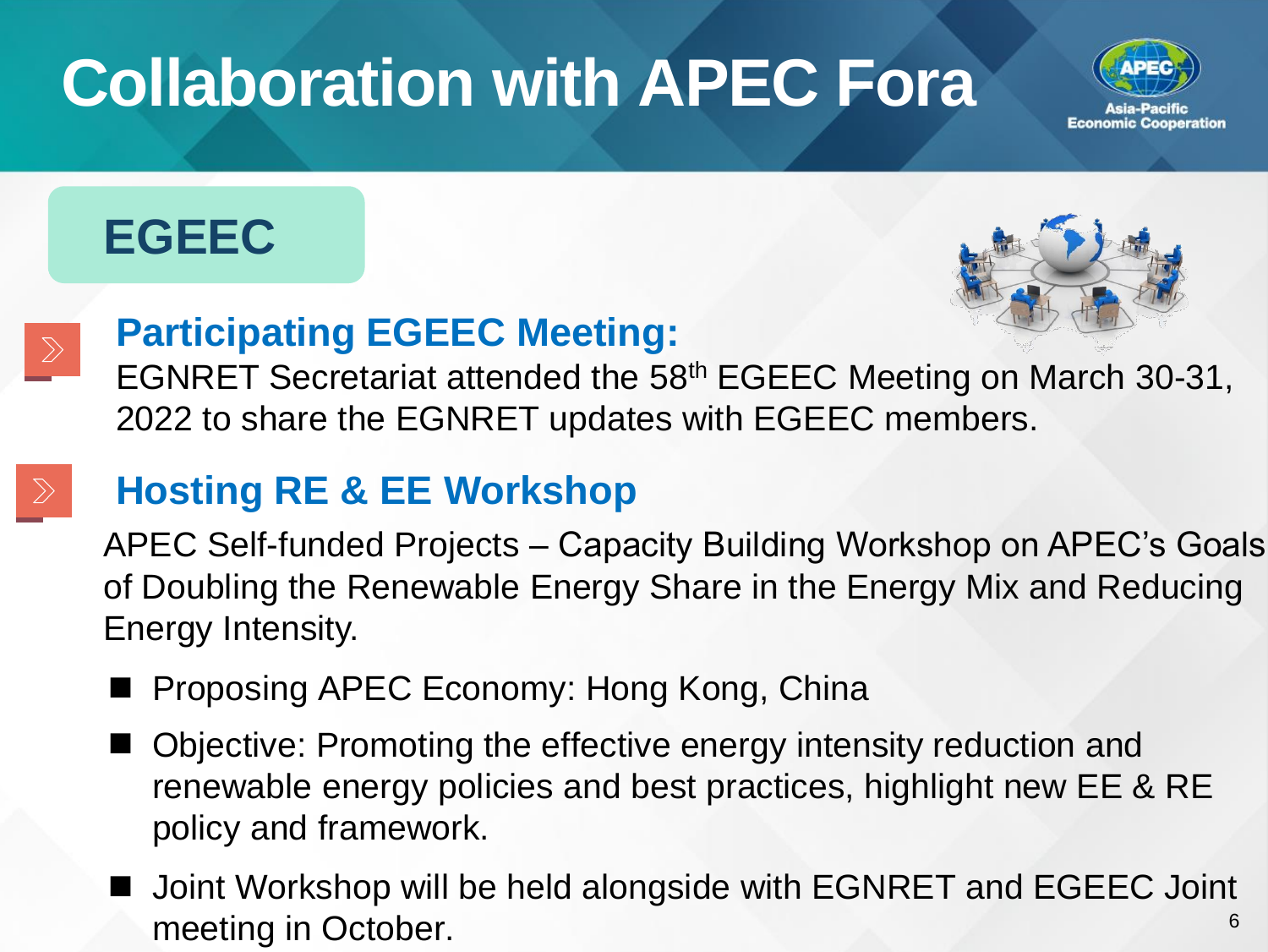# **Updates of EGNRET Contact Point**



# Welcome new colleagues to join EGNRET!

## EGNRET contact list is updated lately.

Many economies have updated contact point including Australia, Canada, Japan, Republic of Korea, Viet Nam, APERC, etc.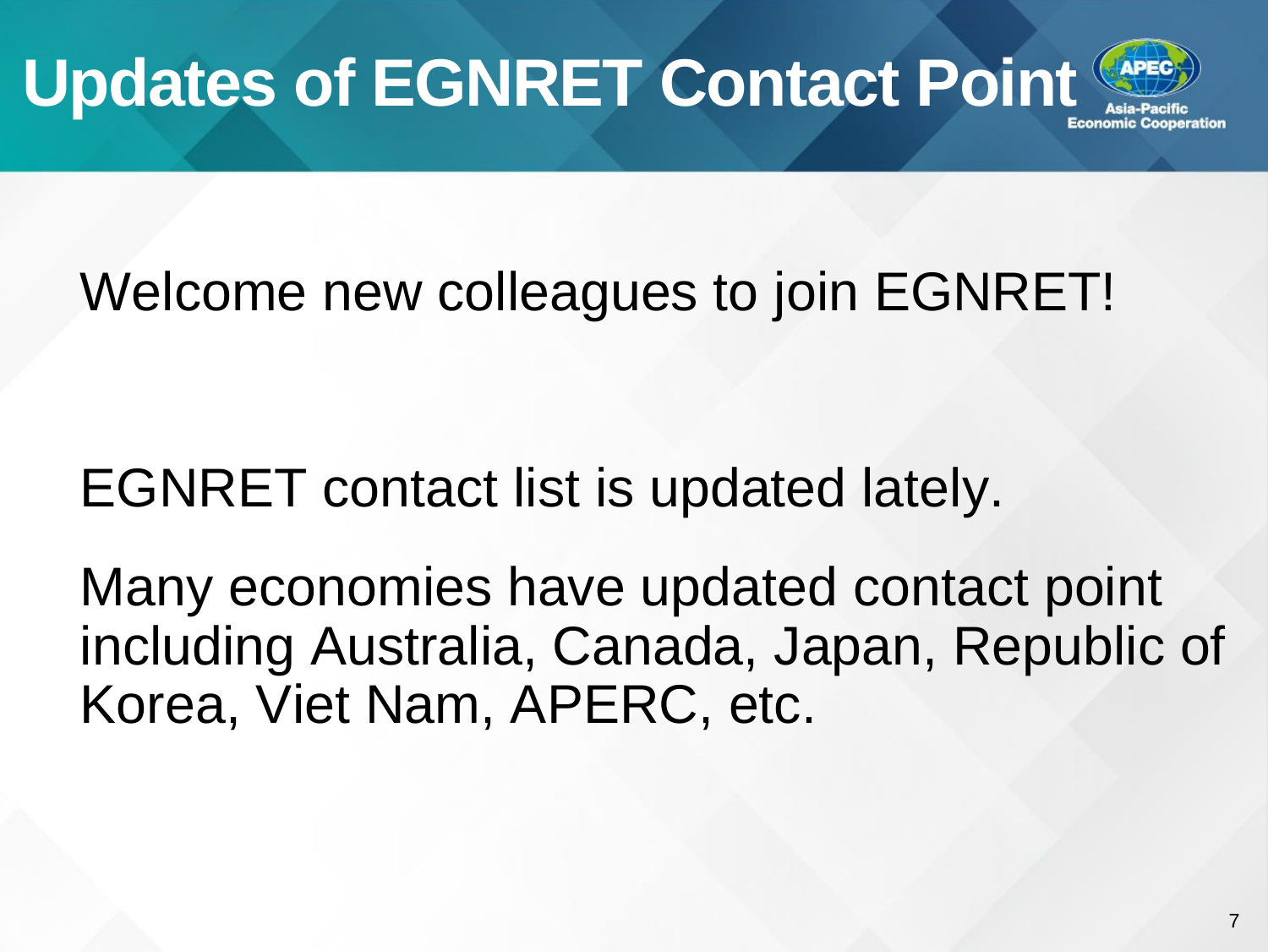

| <b>Status</b>                    | <b>Projects</b> |
|----------------------------------|-----------------|
| <b>Concept Note</b>              |                 |
| <b>Project Proposal</b>          | 6               |
| <b>Project in Implementation</b> | 18              |
| <b>Completed since EGNRET 55</b> |                 |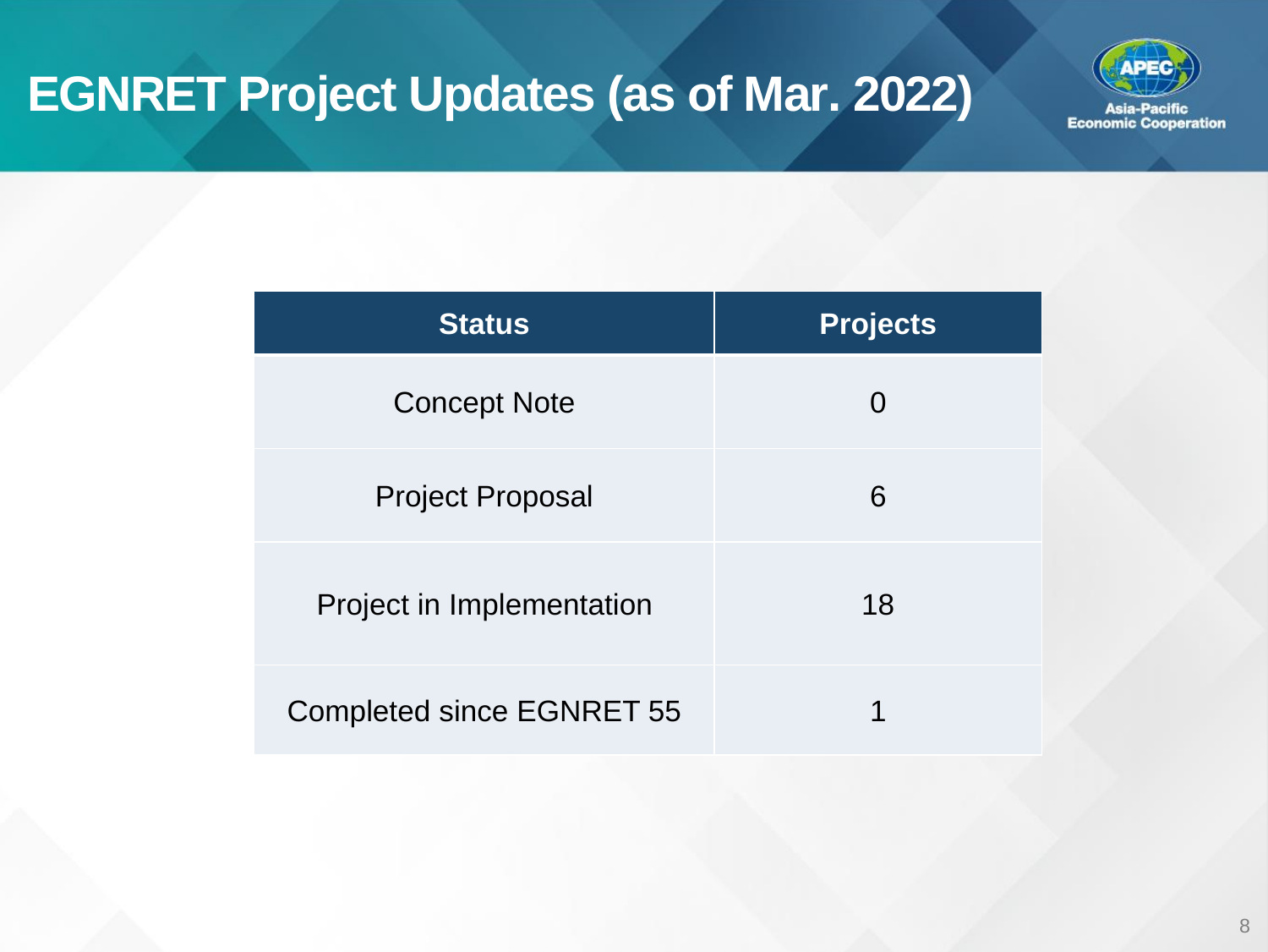

**EGNRET**

# **Thank You For Your Attention!**

#### **EGNRET website http://www.egnret.ewg.apec.org/**

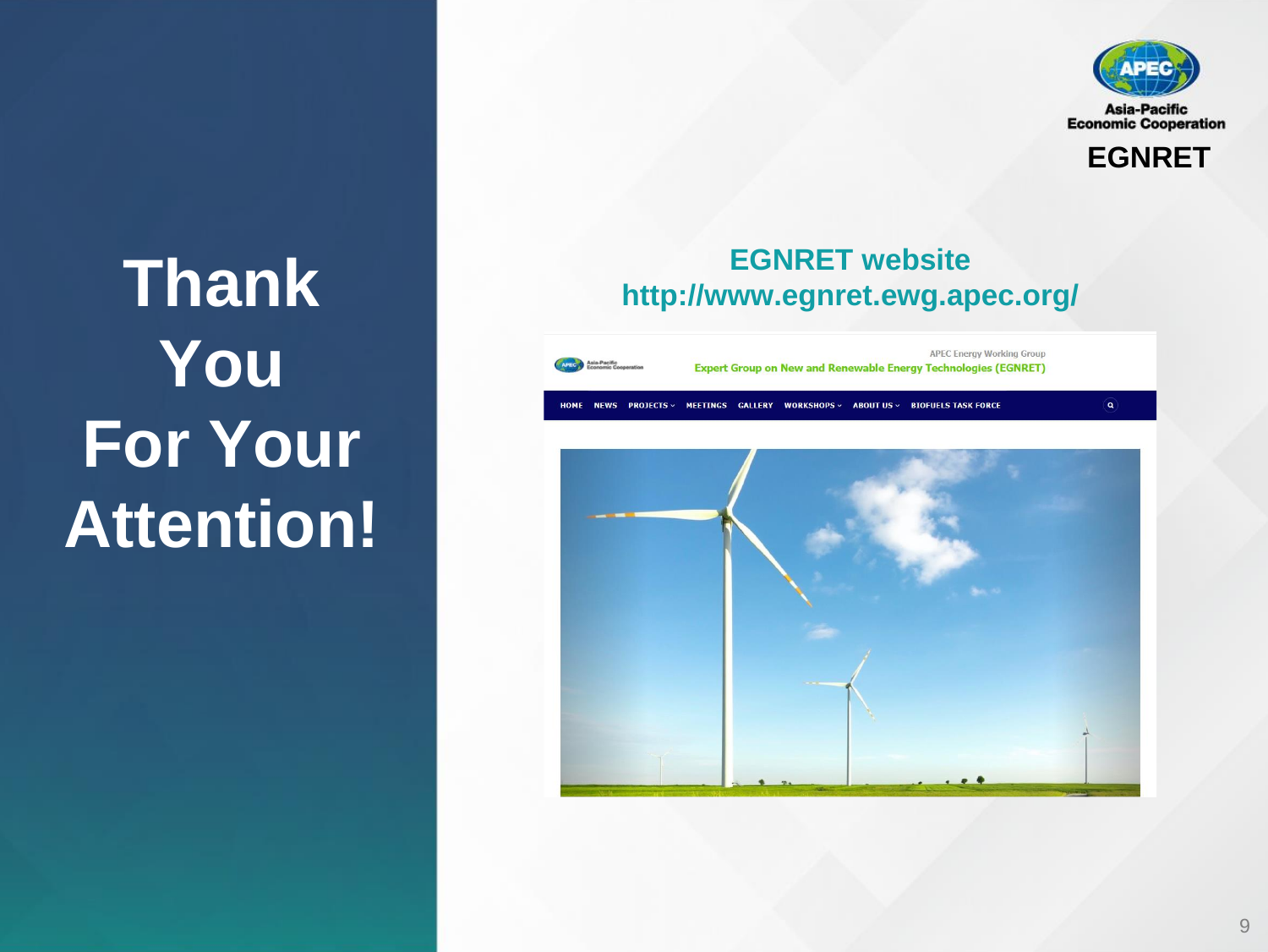

#### **Project Proposal**

#### **2021 S2**

| <b>Project</b><br><b>Number</b> | <b>Project Title</b>                                                                                                                                                                             | <b>Proposed</b><br><b>Economy</b> |
|---------------------------------|--------------------------------------------------------------------------------------------------------------------------------------------------------------------------------------------------|-----------------------------------|
|                                 | Matured Impact Metrics Modelling for Mini-Grid Projects (MIMG) in APEC region                                                                                                                    | Korea                             |
| $\overline{2}$                  | Empowering Indigenous Social Awareness on Renewable Energy and Increasing<br>Inclusion Sustainability for Green Recovery in APEC Regions                                                         | <b>Chinese Taipei</b>             |
| 3                               | The Legislation Recommendation and Promotion of Multifunctional Ocean Space<br>Usage: Feasibility Analysis of Integrating Floating PV Installations at Offshore<br>Wind Farms in the APEC Region | <b>Chinese Taipei</b>             |
| $\overline{4}$                  | Best Practices on the Energy Storage System in E-scooters Developments and<br>Applications in the APEC Region                                                                                    | <b>Chinese Taipei</b>             |
| 5                               | Achieving Carbon Neutrality through Bio-Circular-Green Economy Principle                                                                                                                         | <b>Thailand</b>                   |
| 6                               | APEC Workshop Furthering University Collaboration with Policymakers, APSEC,<br>and APERC on Data Gathering and Analysis in Energy Efficiency, Renewable<br><b>Energy, and Energy Resiliency</b>  | <b>USA</b>                        |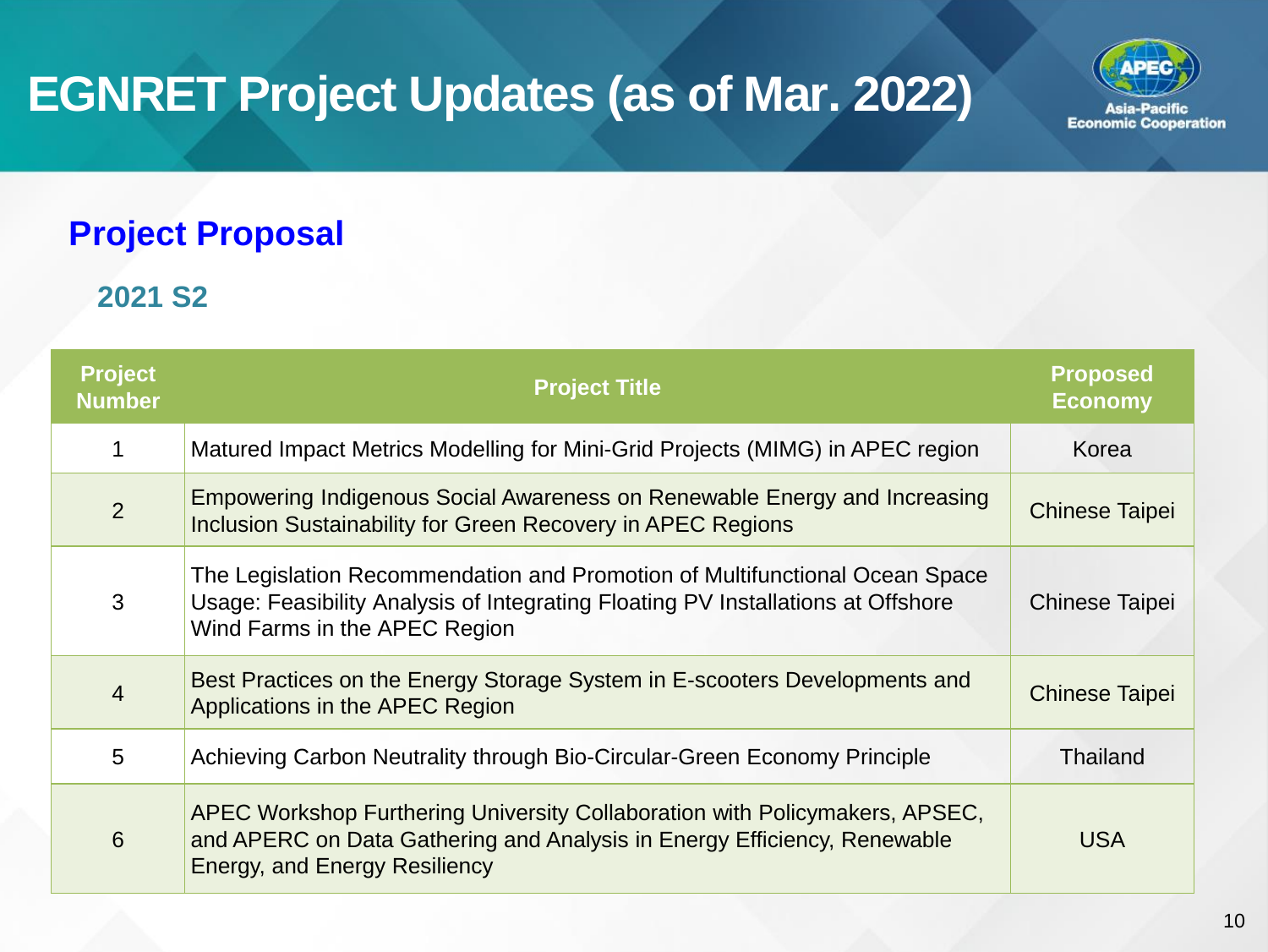

### **Ongoing Projects – 2018 & 2019 (7)**

The draft final reports are circulated to seek review and endorsement.

| <b>Project Number</b> | <b>Project Title</b>                                                                                                          | <b>Proposed</b><br><b>Economy</b> |
|-----------------------|-------------------------------------------------------------------------------------------------------------------------------|-----------------------------------|
| <b>EWG 02 2019A</b>   | Filling the Gap to Reach the Goal of Doubling Renewable Energy in<br>the APEC Region-Phase 2                                  | <b>Chinese</b><br>Taipei          |
| <b>EWG 03 2019A</b>   | APEC Multi-stakeholder Dialogue on Promoting Renewable and<br><b>Clean Energy Policies</b>                                    | <b>Viet Nam</b>                   |
| <b>EWG 04 2019A</b>   | Exploring Co-Benefit Opportunities for Renewable Energy and<br>Energy Efficiency Projects in the APEC Region                  | <b>Thailand</b>                   |
| <b>EWG 06 2019A</b>   | APEC Workshop on University Collaboration to Support Data<br>Gathering and Analysis in Energy Efficiency and Renewable Energy | <b>USA</b>                        |
| <b>EWG 10 2019A</b>   | APEC Workshop on Strategies and Successful Case Studies on<br><b>Solar Energy</b>                                             | <b>Viet Nam</b>                   |
| <b>EWG 11 2019A</b>   | Disruptive Technology into RE&EE Policy for<br>Accommodating<br><b>Energy Security</b>                                        | Thailand                          |
|                       | EWG 12 2019A Evaluation of Energy Technologies, Programs and Policies                                                         | USA                               |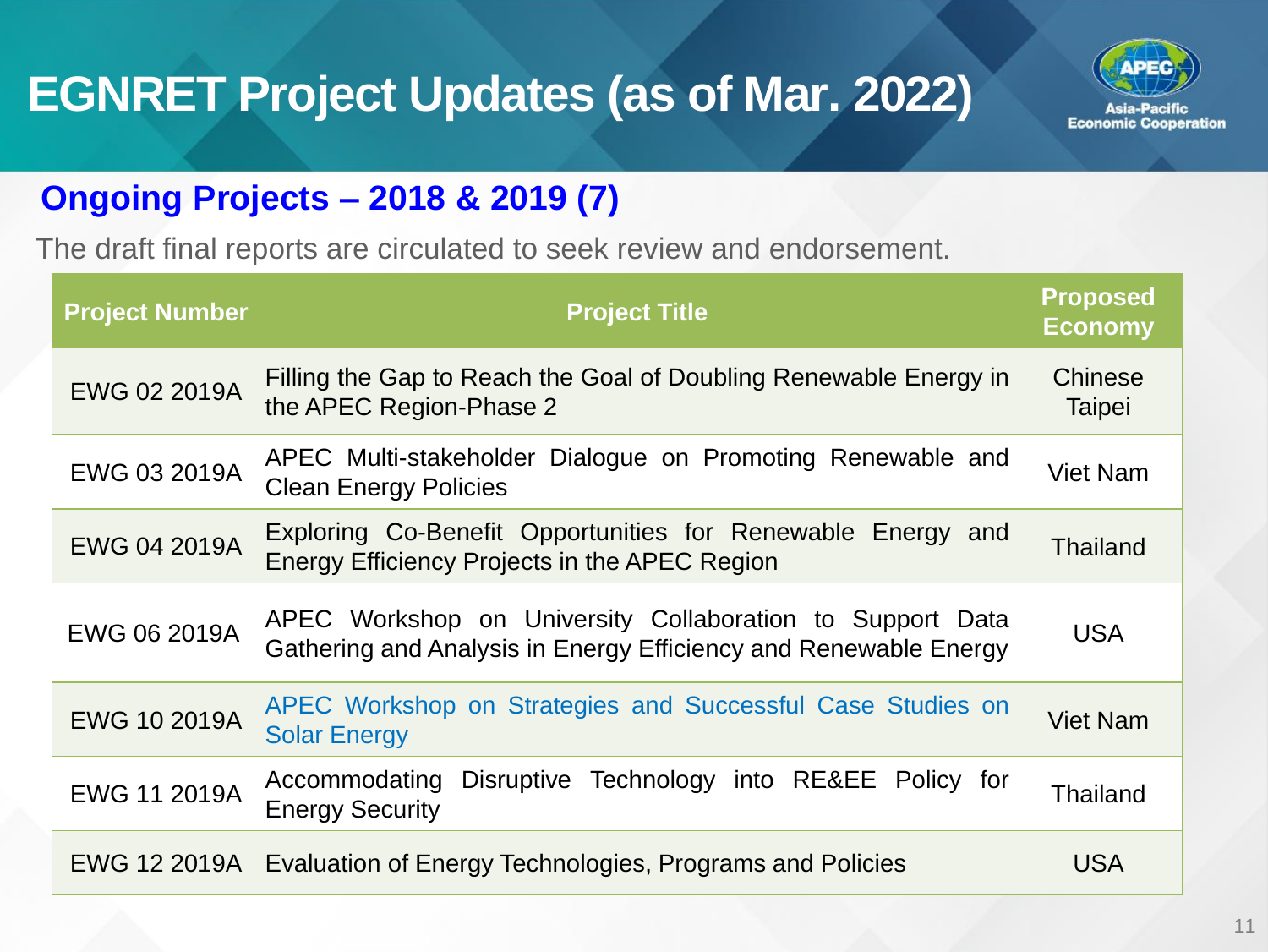

### **Ongoing Projects – 2020 (7) & 2021(1)**

| <b>Project Number</b> | <b>Project Title</b>                                                                                                                                   | <b>Proposed</b><br><b>Economy</b> |
|-----------------------|--------------------------------------------------------------------------------------------------------------------------------------------------------|-----------------------------------|
| <b>EWG 03 2020A</b>   | Integrating electrical vehicles and solar rooftop PV in electricity<br>distribution systems with continued performance of distribution<br>transformers | Thailand                          |
| <b>EWG 04 2020A</b>   | The APEC Workshop on Community Based Waste to Energy<br>Management                                                                                     | Indonesia                         |
| <b>EWG 08 2020A</b>   | APEC workshop on promoting renewable energy for rural and<br>remote area development                                                                   | <b>Viet Nam</b>                   |
| <b>EWG 10 2020A</b>   | Utilizing renewable energy certification to facilitate APEC regional<br>renewable energy growth                                                        | <b>Chinese</b><br>Taipei          |
| <b>EWG 13 2020A</b>   | Workshop on Korea's new and renewable energy policies and<br>best practices applying them into the APEC region                                         | Korea                             |
| EWG 14 2020A          | The promotion of community waste-to-energy system                                                                                                      | Chinese<br>Taipei                 |
| <b>EWG 04 2020S</b>   | Innovative Approaches for scaling-up renewable energy<br>deployment in APEC Region                                                                     | China                             |
| EWG 03 2021S          | APEC Clean Energy Purchasing and Decarbonization Workshop                                                                                              | <b>USA</b>                        |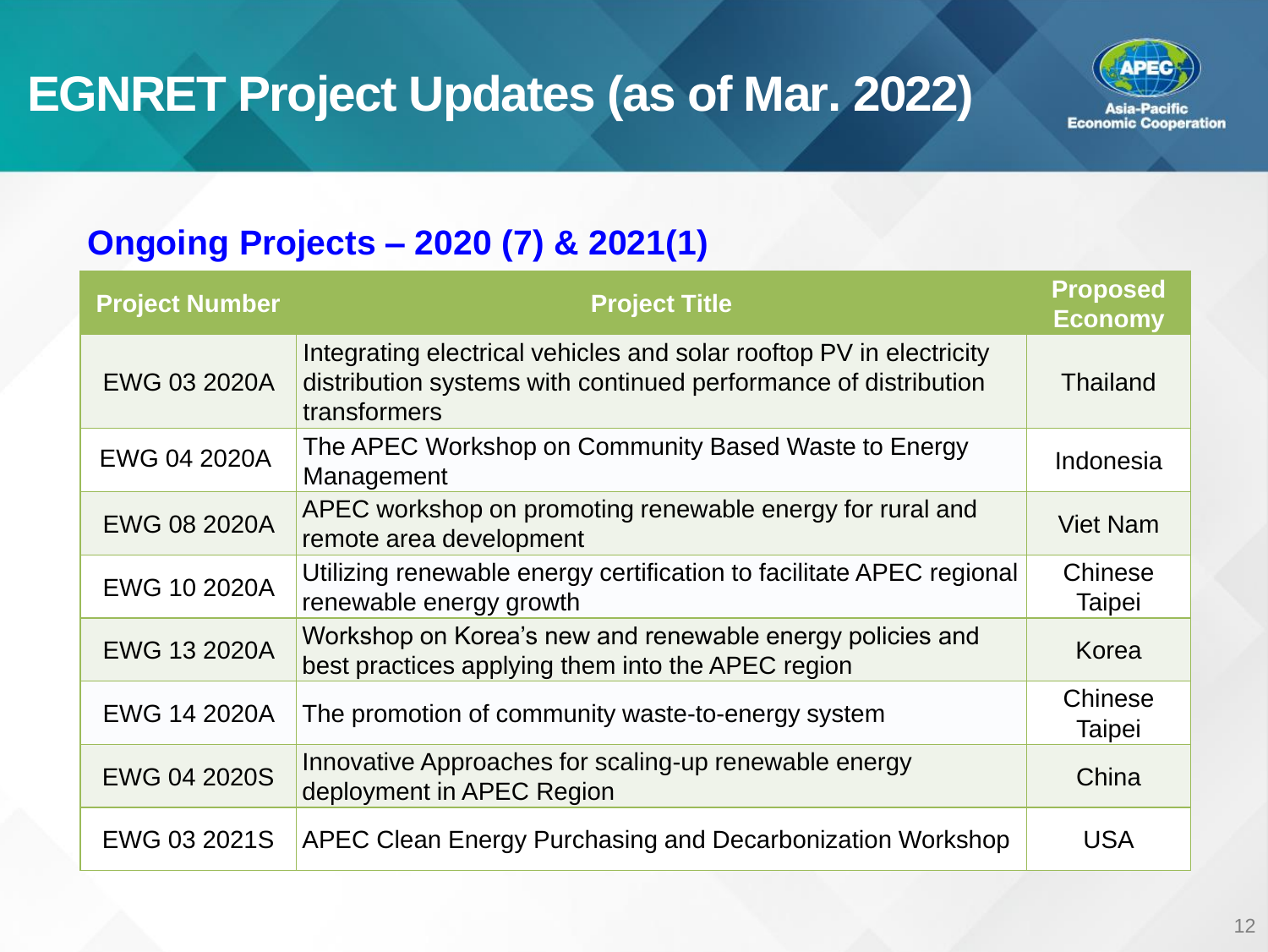

#### **Ongoing Projects – 2021 (3)**

| <b>Project</b><br><b>Number</b> | <b>Project Title</b>                                                                                                              | <b>Proposed</b><br><b>Economy</b> |
|---------------------------------|-----------------------------------------------------------------------------------------------------------------------------------|-----------------------------------|
| <b>EWG 07</b><br>2021A          | Impacts of COVID-19 on renewable energy development in APEC Economies                                                             | China                             |
| <b>EWG 06</b><br>2021A          | Support offshore wind deployment and grid connection in APEC region                                                               | China                             |
| <b>EWG 04</b><br>2021A          | Lessons learned on resiliency and uptake of variable energy resources from<br>islanded grids that support APEC clean energy goals | <b>USA</b>                        |